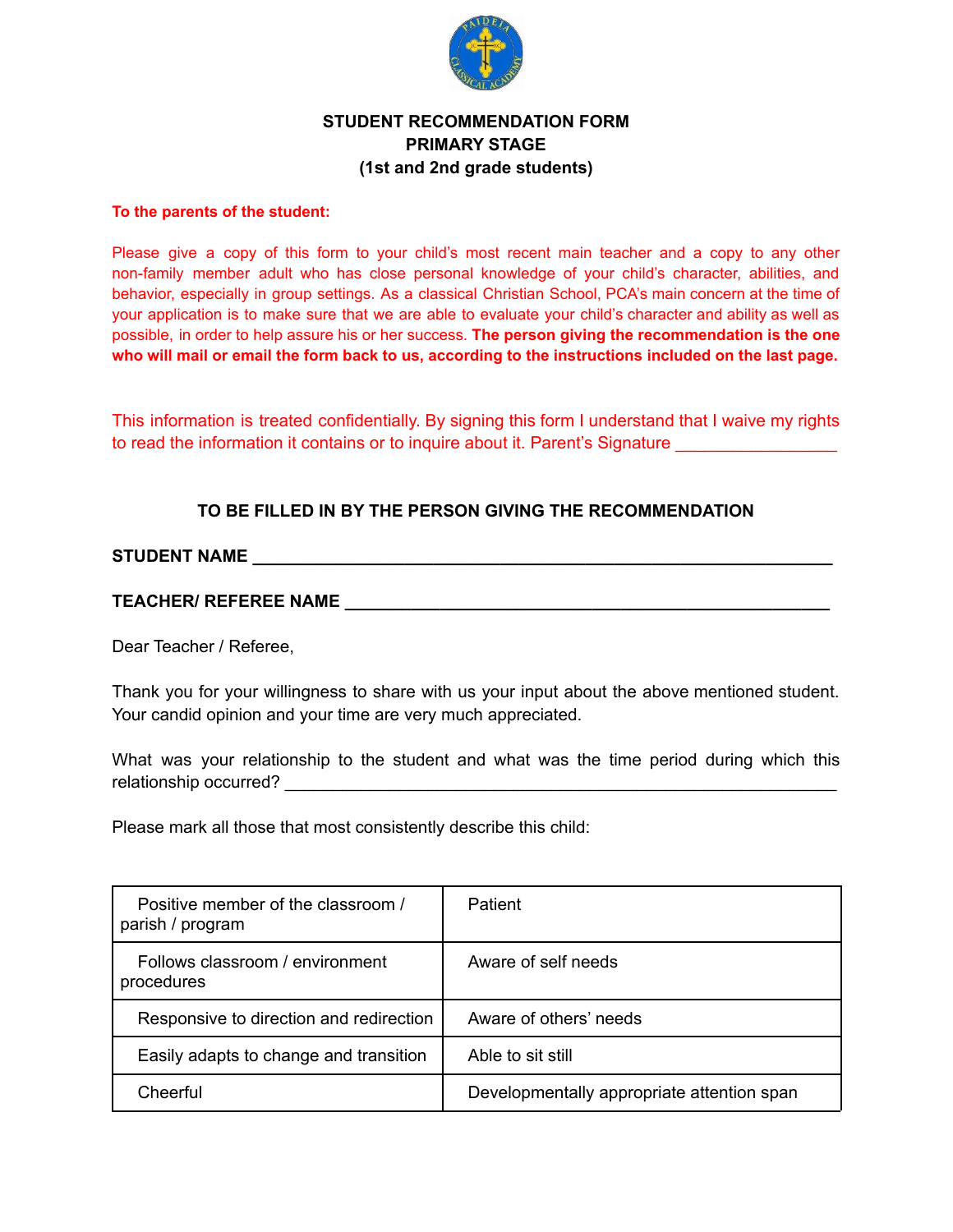

| Resilient                   | Works well independently, for reasonable<br>periods of time, according to his/her age |  |  |
|-----------------------------|---------------------------------------------------------------------------------------|--|--|
| Enthusiastic about learning | Respectful of peers' belongings                                                       |  |  |
| Confident                   | Respectful of other people's personal space                                           |  |  |
| Joyful                      | Punctual                                                                              |  |  |
| Enjoys story time           | Assumes responsibility for his own actions or<br>lack thereof                         |  |  |

| Rate the student's family on the<br>following characteristics                                                                 | Always | <b>Usually</b> | Occasionally | Seldom | Never |
|-------------------------------------------------------------------------------------------------------------------------------|--------|----------------|--------------|--------|-------|
| Maintained an honest, open<br>communication with the student's<br>teachers and staff                                          |        |                |              |        |       |
| If issues appeared, worked as a team<br>with the school in order to solve them<br>in the best interest of the student         |        |                |              |        |       |
| Volunteered time, treasure, and talent                                                                                        |        |                |              |        |       |
| Manifested a desire to see the school<br>grow, being cooperative and<br>supportive towards the school's vision<br>and purpose |        |                |              |        |       |

Observations about student's behavioral functioning (please include areas of strengths and needs) **with a set of the contract of the contract of the contract of the contract of the contract of the contract of the contract of the contract of the contract of the contract of the contract of the contract of the cont** 

\_\_\_\_\_\_\_\_\_\_\_\_\_\_\_\_\_\_\_\_\_\_\_\_\_\_\_\_\_\_\_\_\_\_\_\_\_\_\_\_\_\_\_\_\_\_\_\_\_\_\_\_\_\_\_\_\_\_\_\_\_\_\_\_\_\_\_\_\_\_\_\_\_\_\_\_

\_\_\_\_\_\_\_\_\_\_\_\_\_\_\_\_\_\_\_\_\_\_\_\_\_\_\_\_\_\_\_\_\_\_\_\_\_\_\_\_\_\_\_\_\_\_\_\_\_\_\_\_\_\_\_\_\_\_\_\_\_\_\_\_\_\_\_\_\_\_\_\_\_\_\_\_

\_\_\_\_\_\_\_\_\_\_\_\_\_\_\_\_\_\_\_\_\_\_\_\_\_\_\_\_\_\_\_\_\_\_\_\_\_\_\_\_\_\_\_\_\_\_\_\_\_\_\_\_\_\_\_\_\_\_\_\_\_\_\_\_\_\_\_\_\_\_\_\_\_\_\_\_

\_\_\_\_\_\_\_\_\_\_\_\_\_\_\_\_\_\_\_\_\_\_\_\_\_\_\_\_\_\_\_\_\_\_\_\_\_\_\_\_\_\_\_\_\_\_\_\_\_\_\_\_\_\_\_\_\_\_\_\_\_\_\_\_\_\_\_\_\_\_\_\_\_\_\_\_

From a teacher's / priest's/ pastor's perspective, does the student receive proper spiritual, academic, and disciplinary support from his/her parents?\_\_\_\_\_\_\_\_\_\_\_\_\_\_\_\_\_\_\_\_\_\_\_\_\_